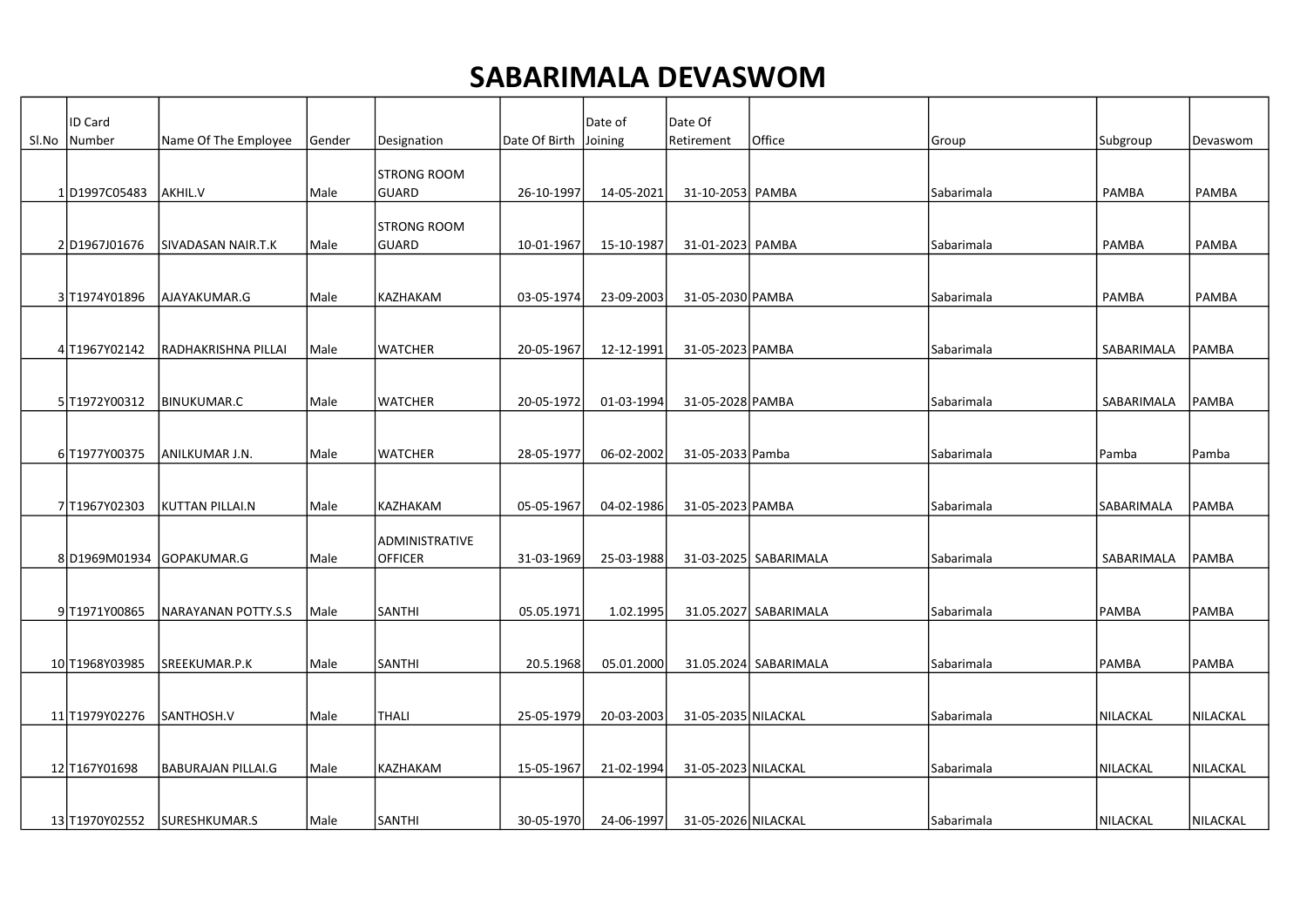| 14 T1970Y01941              | JAYACHANDRAN.C                  | Male | KAZHAKAM                 | 30-05-1970 | 18-03-1999 | 31-05-2026 NILACKAL |                               | Sabarimala | NILACKAL                        | <b>NILACKAL</b>                |
|-----------------------------|---------------------------------|------|--------------------------|------------|------------|---------------------|-------------------------------|------------|---------------------------------|--------------------------------|
|                             |                                 |      |                          |            |            |                     |                               |            |                                 |                                |
|                             |                                 |      |                          |            |            |                     |                               |            |                                 |                                |
| 15 T1972Y04857              | SIVAPRASAD.V                    | Male | <b>THALI</b>             | 30-05-1972 | 01-04-1992 | 31-05-2028 NILACKAL |                               | Sabarimala | NILACKAL                        | NILACKAL                       |
|                             |                                 |      |                          |            |            |                     |                               |            |                                 |                                |
|                             |                                 |      | <b>ADMINISTRATIVE</b>    |            |            |                     |                               |            |                                 |                                |
| 16 D1968M01884              | SREEKUMAR.S                     | Male | <b>OFFICER</b>           | 10-03-1968 | 21-02-1997 |                     | 31-03-2024 SABARIMALA         | Sabarimala | NILACKAL                        | İNILACKAL                      |
|                             |                                 |      | <b>STRONG ROOM</b>       |            |            |                     |                               |            |                                 |                                |
| 17 D1980A01399              | SANITH.R                        | Male | <b>GUARD</b>             | 23-04-1980 | 02-11-2005 |                     | 30-04-2036 SABARIMALA         | Sabarimala | SABARIMALA                      | lsabarımala                    |
|                             |                                 |      |                          |            |            |                     |                               |            |                                 |                                |
|                             |                                 |      | <b>STRONG ROOM</b>       |            |            |                     |                               |            |                                 |                                |
| 18 D1979Y02264              | IARAVIND B                      | Male | <b>GUARD</b>             | 30-05-1979 | 16-06-2006 |                     | 31-05-2035 SABARIMALA         | Sabarimala | SABARIMALA                      | lsabarımala                    |
|                             |                                 |      |                          |            |            |                     |                               |            |                                 |                                |
|                             |                                 |      | LD CLERK/ 2nd Grd        |            |            |                     | <b>ADMINISTRATIVE OFFICE,</b> |            |                                 |                                |
| 19 D1992A05079              | <b>BICHUNU</b>                  | Male | SGO                      | 13-04-1992 | 14-05-2020 |                     | 30-04-2048 SABARIMALA         | Sabarimala |                                 | SABARIMALA                     |
|                             |                                 |      | <b>STRONG ROOM</b>       |            |            |                     |                               |            |                                 |                                |
| 20 D1978Y03419              | ROSHEEKRISHNAN.K                | Male | <b>GUARD</b>             | 25-05-1978 | 19-02-2003 |                     | 31-05-2034 SABARIMALA         | Sabarimala | SABARIMALA                      | lsabarımala                    |
|                             |                                 |      |                          |            |            |                     |                               |            |                                 |                                |
|                             |                                 |      | <b>JUNIOR</b>            |            |            |                     |                               |            |                                 |                                |
| 21 B1966 S02116             | M R SREENIVASAN                 | Male | SUPERINTENDENT           | 10.9.1966  | 31.05.1995 | 30.09.2022          | EO SABARIMALA                 | Sabarimala | SABARIMALA                      | lsabarımala                    |
|                             |                                 |      |                          |            |            |                     |                               |            |                                 |                                |
|                             |                                 |      | <b>SANTHI</b>            |            |            |                     |                               |            |                                 |                                |
| 22 T1977D04943              | <b>GIREESH KUMAR.S</b>          | Male | (ULKAZHAKAM)             | 31.12.1977 | 12.07.2001 | 31.12.2033          | SABARIMALA                    | Sabarimala | SABARIMALA                      | lsabarımala                    |
|                             | V.KRISHNAKUMRA                  |      |                          |            |            |                     | , EXECUTIVE OFFICE            |            |                                 |                                |
| 23 D 1966 Y 00244 WARRIER   |                                 | Male | <b>EXECUTIVE OFFICER</b> | 21-05-1966 | 23-06-1989 |                     | 31-05-2022 SABARIMALA         | Sabarimala | SABARIMALA                      | <b>SABARIMALA</b>              |
|                             |                                 |      |                          |            |            |                     |                               |            | <b>EXECUTIVE</b>                | <b>EXECUTIVE</b>               |
|                             |                                 |      |                          |            |            |                     | IEXECUTIVE OFFICE             |            | <b>OFFICE</b>                   | <b>OFFICE</b>                  |
| 24 D1975 Y02363             | <b>REGHUNATHAN.R</b>            | Male | LD CLERK                 | 25-05-1975 | 21-08-2003 |                     | 31-05-2031 SABARIMALA         | Sabarimala | SABARIMALA,                     | ,SABARIMAL                     |
|                             |                                 |      |                          |            |            |                     |                               |            | <b>EXECUTIVE</b>                | <b>EXECUTIVE</b>               |
|                             |                                 |      |                          |            |            |                     | <b>EXECUTIVE OFFICE</b>       |            | <b>OFFICE</b>                   | <b>OFFICE</b>                  |
| 25 D1993M04997 VISHU R NAIR |                                 | Male | LD CLERK                 | 20-03-1993 | 11-05-2020 |                     | 31-03-2049 SABARIMALA         | Sabarimala | ,SABARIMALA<br><b>EXECUTIVE</b> | ,SABARIMAL<br><b>EXECUTIVE</b> |
|                             |                                 |      |                          |            |            |                     | <b>EXECUTIVE OFFICE</b>       |            | <b>OFFICE</b>                   | <b>OFFICE</b>                  |
| 26 m1967y00121              | <b>RAVIKUMAR G</b>              | Male | <b>DRIVER</b>            | 11-05-1967 | 16-03-1999 |                     | 31-05-2023 SABARIMALA         | Sabarimala | ,SABARIMALA                     | ,SABARIMAL                     |
|                             |                                 |      |                          |            |            |                     |                               |            | <b>EXECUTIVE</b>                | <b>EXECUTIVE</b>               |
|                             |                                 |      |                          |            |            |                     | <b>EXECUTIVE OFFICE</b>       |            | <b>OFFICE</b>                   | <b>OFFICE</b>                  |
| 27 D1966A00234              | <b>RAJEEVAN K</b>               | Male | <b>ENGINE DRIVER</b>     | 20-04-1966 | 30-11-1988 |                     | 30-04-2022 SABARIMALA         | Sabarimala | ,SABARIMALA                     | ,SABARIMAL                     |
|                             |                                 |      |                          |            |            |                     |                               |            |                                 |                                |
|                             |                                 |      | ASSISTANT                |            |            |                     | <b>EXECUTIVE OFFICE</b>       |            |                                 |                                |
| 28 D1970Y01885              | <b>GANESWARAN POTTI.PN Male</b> |      | <b>EXECUTIVE OFFICER</b> | 30-05-1970 | 11-04-2021 |                     | 31-05-2026 SABARIMALA         | Sabarimala | SABARIMALA                      | <b>SABARIMALA</b>              |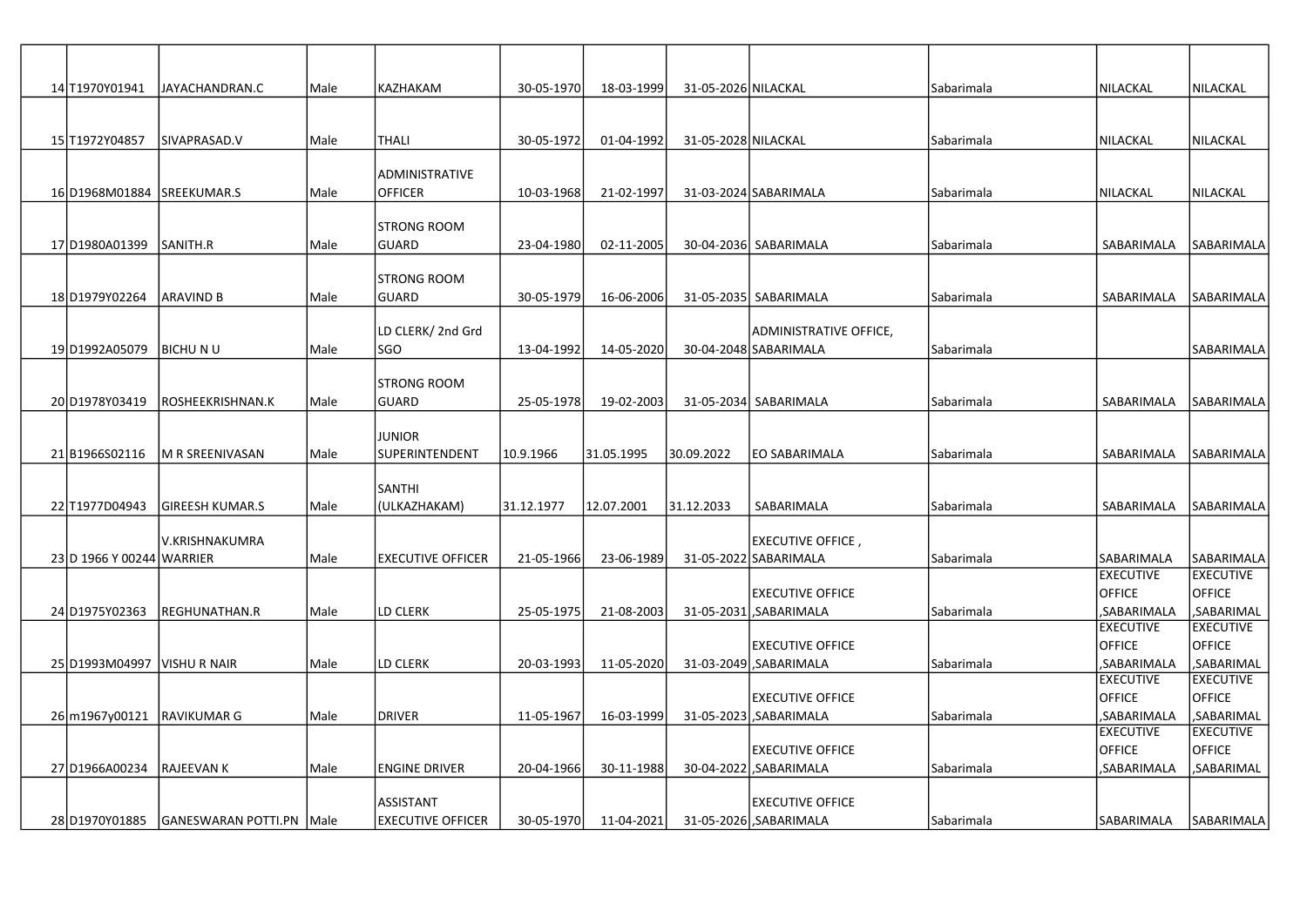|                 |                           |      |                                         |            |            |                                         |            |            | Travancore             |
|-----------------|---------------------------|------|-----------------------------------------|------------|------------|-----------------------------------------|------------|------------|------------------------|
| 29D1985S05402   | SUDHEESH P K              | Male | L.D Clerk/2nd Gr.SGO                    | 26-09-1985 | 30-06-2021 | 30-09-2041 Executive office Sabarimala  | Sabarimala |            | Devaswom               |
|                 |                           |      | <b>JUNIOR</b>                           |            |            |                                         |            |            |                        |
| 30 D1975 YO1322 | JAYAKUMAR.V               | Male | SUPERINTENDENT                          | 20-05-1975 | 09-04-2012 | 31-05-2031 Executive Office, Sabarimala | Sabarimala | Sabarimala | Sabarimala             |
|                 |                           |      |                                         |            |            |                                         |            |            |                        |
|                 |                           |      |                                         |            |            | <b>EXECUTIVE OFFICE,</b>                |            |            |                        |
| 31 D1969Y03961  | ANILKUMAR.K               | Male | <b>HEAD CLERK</b>                       | 15-05-1969 | 14-10-1988 | 31-05-2025 SABARIMALA                   | Sabarimala | SABARIMALA | SABARIMALA             |
|                 | <b>GOVINDAN</b>           |      | <b>JUNIOR</b>                           |            |            | <b>EXECUTIVE OFFICE,</b>                |            |            |                        |
| 32 D1966Y04133  | NAMBOOTHIRI.M             | Male | SUPERINTENDENT                          | 27-05-1966 | 11-06-1987 | 31-05-2022 SABARIMALA                   | Sabarimala | SABARIMALA | SABARIMALA             |
|                 |                           |      |                                         |            |            | <b>EXECUTIVE OFFICE,</b>                |            |            |                        |
| 33 D1978A04520  | N. RAJESH BABU            | Male | L.D.CLERK                               | 18-04-1978 | 13-02-2004 | 30-04-2034 SABARIMALA                   | Sabarimala | SABARIMALA | SABARIMALA             |
|                 |                           |      |                                         |            |            |                                         |            |            |                        |
| 34 D1969Y03550  | GOPALAKRISHNAN V.V        | Male | ISTRONG ROOM<br>GUARD                   | 11-05-1969 | 01-01-1992 | 31-05-2025 SABARIMALA                   | Sabarimala | SABARIMALA | SABARIMALA             |
|                 |                           |      |                                         |            |            |                                         |            |            |                        |
|                 |                           |      | ISTRONG ROOM                            |            |            |                                         |            |            |                        |
| 35 D1971Y05453  | BIJU.P.R                  | Male | <b>GUARD</b>                            | 31-05-1971 | 20-08-1992 | 31-05-2027 SABARIMALA                   | Sabarimala | SABARIMALA | SABARIMALA             |
|                 |                           |      | ISTRONG ROOM                            |            |            |                                         |            |            |                        |
| 36 T1968A01897  | SANILKUMAR.K.R            | Male | GUARD                                   | 25-04-1968 | 20-09-1985 | 30-04-2024 SABARIMALA                   | Sabarimala | SABARIMALA | <b>SABARIMALA</b>      |
|                 |                           |      |                                         |            |            |                                         |            |            |                        |
| 37D1967Y02062   | SOMASEKHARAN NAIR .R Male |      | ISTRONG ROOM<br><b>GUARD</b>            | 31-05-1967 | 19-05-1989 | 31-05-2023 SABARIMALA                   | Sabarimala | SABARIMALA | SABARIMALA             |
|                 |                           |      |                                         |            |            |                                         |            |            |                        |
|                 |                           |      |                                         |            |            |                                         |            |            | <b>SABARIMALA</b>      |
| 38 T1974Y00959  | <b>RAJESH R</b>           | Male | <b>WATCHER</b><br><b>ADMINISTRATIVE</b> | 25-05-1974 | 12-09-1994 | 31-05-2030 SABARIMALA                   | Sabarimala | SABARIMALA | <b>DEVASWOM</b>        |
|                 |                           |      | OFFICER, SABARIMAL                      |            |            |                                         |            |            | SABARIMALA             |
| 39 D1973Y02404  | SUNILKUMAR.S              | Male | ΙA                                      | 26-05-1973 | 26-05-2003 | 31-05-2029 SABARIMALA                   | Sabarimala | SABARIMALA | DEVASWOM               |
|                 |                           |      |                                         |            |            |                                         |            |            |                        |
| 40 D1976Y01755  | RAJESHKUMAR.B             | Male | <b>STRONG ROOM</b><br><b>GUARD</b>      | 31-05-1976 | 05-10-2002 | 31-05-2032 SABARIMALA                   | Sabarimala | SABARIMALA | SABARIMALA             |
|                 |                           |      |                                         |            |            |                                         |            |            |                        |
|                 |                           |      |                                         |            |            |                                         |            |            | SABARIMALA             |
| 41 T1970Y04024  | <b>SUNILKUMAR S.E</b>     | Male | <b>WATCHER</b>                          | 27-05-1970 | 16-06-1996 | 30-04-2048 SABARIMALA                   | Sabarimala | SABARIMALA | DEVASWOM               |
|                 |                           |      |                                         |            |            |                                         |            |            | SABARIMALA             |
| 42 T1966A00968  | AJAYAKUMAR.T              | Male | <b>WATCHER</b>                          | 25-04-1966 | 29-08-2003 | 30-04-2022 SABARIMALA                   | Sabarimala | SABARIMALA | DEVASWOM               |
|                 |                           |      |                                         |            |            |                                         |            |            |                        |
| 43 T1966Y01964  | <b>SASIDAHRAN NAIR.R</b>  | Male | PURAMTHOOPPU                            | 10-05-1966 | 01-04-1990 | 31-05-2022 SABARIMALA                   | Sabarimala | SABARIMALA | SABARIMALA<br>DEVASWOM |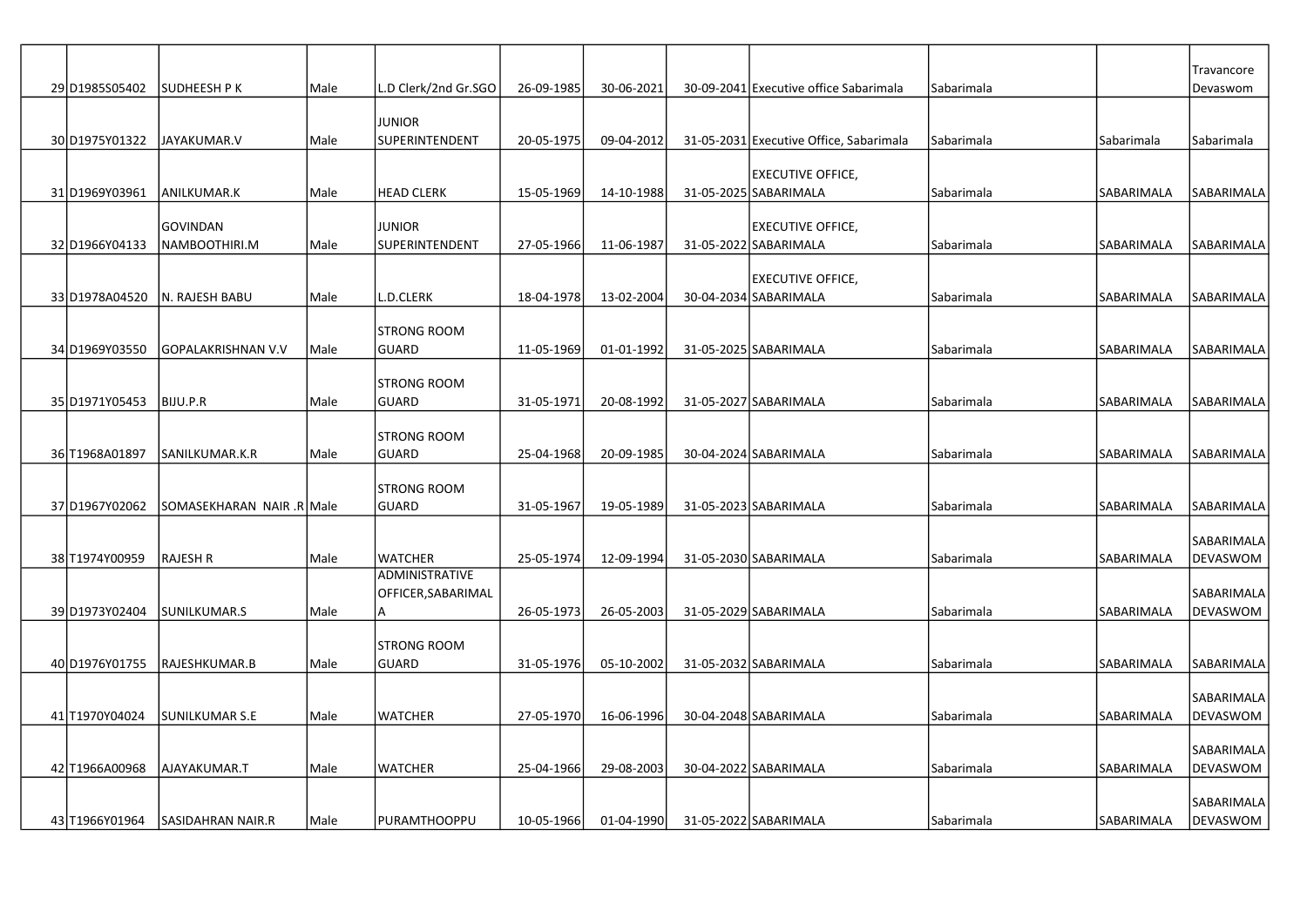|                 |                       |               |                          |            |            |                       |                   |                   | <b>SABARIMALA</b> |
|-----------------|-----------------------|---------------|--------------------------|------------|------------|-----------------------|-------------------|-------------------|-------------------|
| 44 T1967Y02098  | SUDERSANAN.K          | Male          | <b>WATCHER</b>           | 21-05-1967 | 04-07-1989 | 21-05-2023 SABARIMALA | l Sabarimala      | ISABARIMALA       | DEVASWOM          |
|                 |                       |               |                          |            |            |                       |                   |                   |                   |
|                 | <b>MADHUSOOTHANAN</b> |               |                          |            |            |                       |                   |                   | <b>SABARIMALA</b> |
| 45 T1967Y02997  | PILLAI .M.G           | Male          | <b>WATCHER</b>           | 23-05-1967 | 04-07-1989 | 31-05-2023 SABARIMALA | l Sabarimala      | lsabarımala       | DEVASWOM          |
|                 |                       |               |                          |            |            |                       |                   |                   |                   |
|                 |                       |               |                          |            |            |                       |                   |                   | SABARIMALA        |
| 46 T1982Y01488  | MANOJ.R               | <i>IMale</i>  | <i><b>NADASWARAM</b></i> | 10-05-1982 | 02-07-2009 | 31-05-2038 SABARIMALA | <b>Sabarimala</b> | <b>SABARIMALA</b> | <b>IDEVASWOM</b>  |
|                 |                       |               |                          |            |            |                       |                   |                   | SABARIMALA        |
| 47 T1973A03103  | KRISHNAKUMAR.KD       | Male          | <b>LWATCHER</b>          | 22-04-1973 | 30-04-2003 | 30-04-2029 SABARIMALA | Sabarimala        | lsabarımala       | DEVASWOM          |
|                 |                       |               |                          |            |            |                       |                   |                   |                   |
|                 |                       |               |                          |            |            |                       |                   |                   | <b>SABARIMALA</b> |
| 48 T1973 F03166 | SANTHOSHKUMAR.P.S     | <i>IMale</i>  | <b>LWATCHER</b>          | 25-02-1973 | 15-07-2003 | 28-02-2029 SABARIMALA | l Sabarimala      | İSABARIMALA       | DEVASWOM          |
|                 |                       |               |                          |            |            |                       |                   |                   |                   |
|                 |                       |               |                          |            |            |                       |                   |                   | <b>SABARIMALA</b> |
| 49 T1970Y01956  | RAVEENDRAN PILLAI.N   | Male          | <b>LWATCEHR</b>          | 10-05-1970 | 08-11-1999 | 31-05-2026 SABARIMALA | l Sabarimala      | <b>SABARIMALA</b> | DEVASWOM          |
|                 |                       |               |                          |            |            |                       |                   |                   |                   |
|                 | <b>MADHUSOODHANA</b>  |               |                          |            |            |                       |                   |                   | <b>SABARIMALA</b> |
| 50 T1967Y02833  | <b>KURUP P.R</b>      | <i>I</i> Male | <b>IPNCHAVADYAM</b>      | 29-05-1967 | 10-02-1987 | 31-05-2023 SABARIMALA | l Sabarimala      | lSABARIMALA       | DEVASWOM          |
|                 |                       |               |                          |            |            |                       |                   |                   |                   |
|                 |                       |               |                          |            |            |                       |                   |                   | <b>SABARIMALA</b> |
| 51 T1968Y01794  | GOPALAKRISHNAN.P.N    | <i>Male</i>   | lkazhakam                | 06-05-1968 | 01-03-1990 | 31-05-2024 SABARIMALA | l Sabarimala      | lsabarımala       | DEVASWOM          |
|                 |                       |               |                          |            |            |                       |                   |                   |                   |
|                 |                       |               |                          |            |            |                       |                   |                   | SABARIMALA        |
| 52 T1972Y02725  | RADHAKRISHNAN.S       | l Male        | lthali                   | 15-05-1972 | 06-07-2002 | 31-05-2028 SABARIMALA | Sabarimala        | <b>SABARIMALA</b> | DEVASWOM          |

| <b>ASSISTANT ENGINEER OFFICE, PAMBA</b> |                          |              |                                      |            |            |                  |                                    |  |  |  |  |
|-----------------------------------------|--------------------------|--------------|--------------------------------------|------------|------------|------------------|------------------------------------|--|--|--|--|
| 1D1966F02192                            | <b>ISANTHOSH KUMAR R</b> | <i>IMale</i> | <b>ISTRONG ROOM</b><br><b>IGUARD</b> | 26-02-1966 | 04-07-1992 | 28-02-2022 PAMBA | <b>LASSISTANT ENGINEER OFFICE.</b> |  |  |  |  |
| 2D1981Y02502                            | AJEESH V                 | <i>IMale</i> | <b>ISTRONG ROOM</b><br>IGUARD        | 31-05-1981 | 16-02-2004 | 31-05-2037 PAMBA | <b>LASSISTANT ENGINEER OFFICE.</b> |  |  |  |  |
| 3 M1977Y00221                           | <b>SAJEESH KUMAR S</b>   | <i>IMale</i> | L.M.V Driver                         | 20-05-1977 | 26-03-1999 | 31-05-2033 PAMBA | <b>LASSISTANT ENGINEER OFFICE.</b> |  |  |  |  |
| 4 M1193 G01937 H ARJUN                  |                          | l Male       | <b>IL.D CLERK</b>                    | 09-08-1993 | 21-06-2012 | 31-08-2049 PAMBA | <b>IASSISTANT ENGINEER OFFICE.</b> |  |  |  |  |
| 5 M1972Y00224                           | <b>UMASANKAR</b>         | l Male       | <b>ISKILLED ASSISTANT</b>            | 31-05-1972 | 01-07-2003 | 31-05-2028 PAMBA | <b>LASSISTANT ENGINEER OFFICE.</b> |  |  |  |  |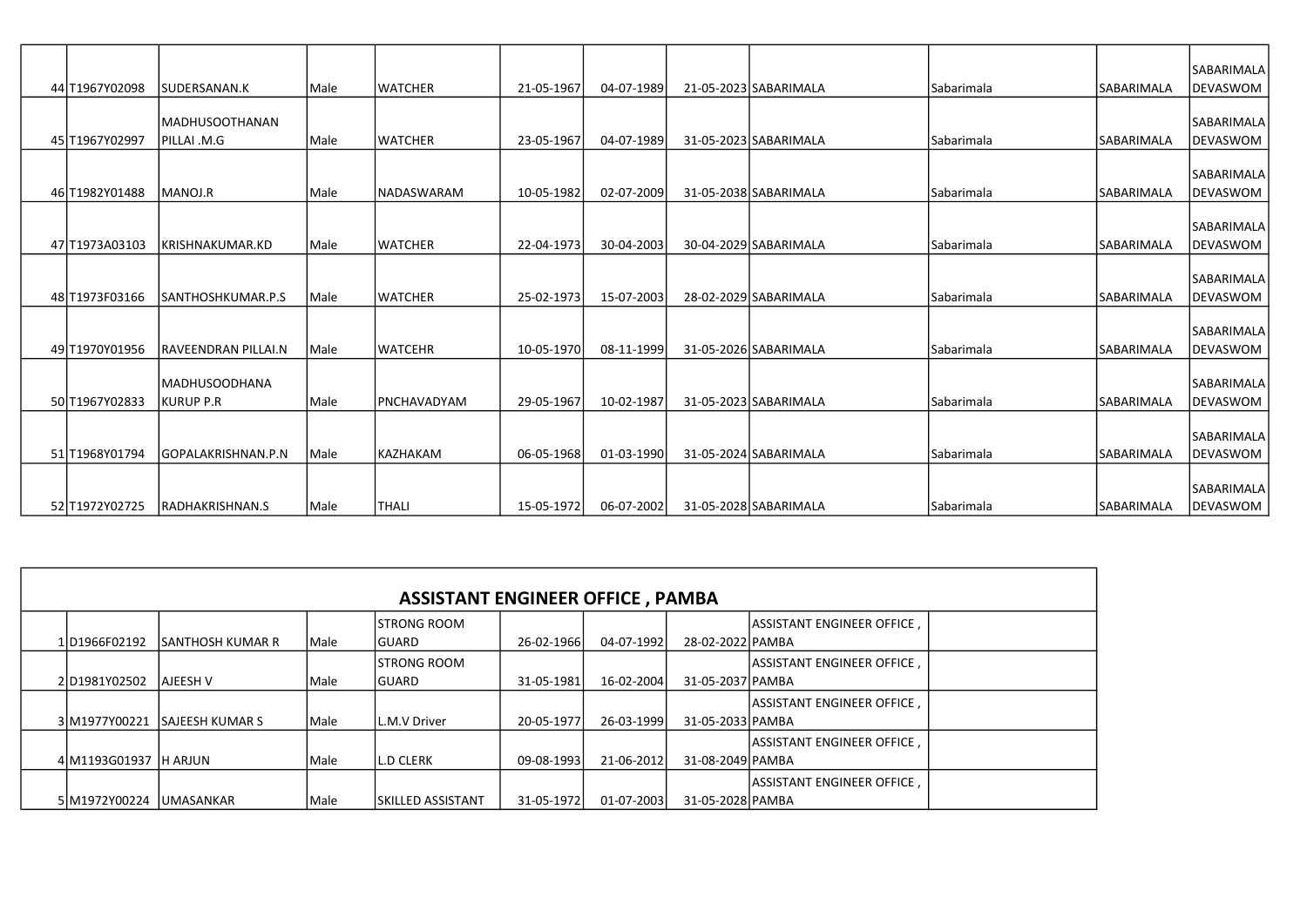|                              |                              |      |                                           |            |            |                     | ASSISTANT ENGINEER OFFICE,       |                                |
|------------------------------|------------------------------|------|-------------------------------------------|------------|------------|---------------------|----------------------------------|--------------------------------|
| 6 C1979D02017                | <b>VINU K</b>                | Male | Part Time Sweeper                         | 25-12-1979 | 23-05-2002 | 31-12-2049 PAMBA    |                                  |                                |
|                              |                              |      |                                           |            |            |                     | ASSISTANT ENGINEER OFFICE,       |                                |
|                              | OLANUP KRISHNA               | Male | lskilled assistant                        | 02-12-1979 | 23-06-2003 | 31-12-2035 PAMBA    |                                  |                                |
|                              |                              |      |                                           |            |            |                     | ASSISTANT ENGINEER OFFICE,       |                                |
|                              |                              |      |                                           |            |            |                     | PAMBA ON DUTY BASIS AS           |                                |
| 8 T1968Y05214                | <b>SURESH BABU</b>           | Male | <b>Thali</b>                              | 27-05-1968 | 27-01-2011 |                     | 31-05-2024 Tractor driver        | LLien -Mullaseri Devaswom      |
|                              |                              |      |                                           |            |            |                     | <b>Assistant Engineer Office</b> |                                |
|                              | 9 M1992M04569 ATHUJL.S.ASHOK | Male | l2nd Grade Overseer                       | 28-03-1992 | 03-11-2018 | 31-03-2048 Pamba    |                                  |                                |
|                              |                              |      |                                           |            |            |                     | <b>ASSISTANT ENGINEER OFFICE</b> |                                |
| 10 D1970A03110               | <b>MADHUNR</b>               | Male | L.M.V Driver                              | 25-04-1970 | 01-04-1992 | 30-04-2026 PAMBA    |                                  |                                |
|                              |                              |      |                                           |            |            |                     | Assistant Engineer office        |                                |
| 11 M1969M00124 Gopakumar S K |                              | Male | Assistant Engineer                        | 15-03-1969 | 11-03-1992 | 31-03-2025 Pamba    |                                  |                                |
|                              |                              |      |                                           |            |            |                     | Assistant Engineer office        |                                |
| 12 M1971Y02936               | VIJAYAMOHAN S                | Male | Assistant Engineer                        | 30.05.1971 | 18.10.2005 | 31.05.2027          | Pamba                            |                                |
|                              |                              |      |                                           |            |            |                     |                                  |                                |
|                              |                              |      | <b>Assistant Engineer Office Nilackal</b> |            |            |                     |                                  |                                |
|                              |                              |      |                                           |            |            |                     |                                  |                                |
|                              |                              |      |                                           |            |            |                     |                                  |                                |
|                              |                              |      |                                           |            |            |                     | <b>Assistant Engineer Office</b> |                                |
| 1 M1993A03834 Praveesh B     |                              | Male | l2nd Grade Overseer                       | 21-04-1993 | 31-07-2018 | 30-04-2049 Nilackal |                                  | l Lean at AE Office Thiruvalla |

| ASSISTANT ENGINEER OFFICE PAMBA ON DUTY BASIS AS PETROL PUMP STAFF |                  |        |           |            |            |  |                                   |                                 |  |  |  |
|--------------------------------------------------------------------|------------------|--------|-----------|------------|------------|--|-----------------------------------|---------------------------------|--|--|--|
|                                                                    |                  |        |           |            |            |  | IASSISTANT ENGINEER OFFICE        |                                 |  |  |  |
|                                                                    |                  |        |           |            |            |  | <b>IPAMBA ON DUTY BASIS AS</b>    |                                 |  |  |  |
| 1lT1974Y01907                                                      | <b>V.S.MADHU</b> | l Male | ITHALI    | 20-05-1974 | 27-07-2012 |  | 31-05-2030 PETROL PUMP STAFF      | Lien - Pathanamthitta sub group |  |  |  |
|                                                                    |                  |        |           |            |            |  | <b>IASSISTANT ENGINEER OFFICE</b> |                                 |  |  |  |
|                                                                    |                  |        |           |            |            |  | <b>IPAMBA ON DUTY BASIS AS</b>    |                                 |  |  |  |
| 2 T1982Y02128                                                      | IK.G.PRASANTH    | lMale  | IKAZHAKAM | 20-05-1982 | 27-07-2012 |  | 31-05-2038 PETROL PUMP STAFF      | LIEN - Edayattu Sub group       |  |  |  |

| <b>Assistant Engineer Office Sabarimala</b> |                                 |               |                                    |            |            |                       |                                                               |                                             |  |  |  |  |  |
|---------------------------------------------|---------------------------------|---------------|------------------------------------|------------|------------|-----------------------|---------------------------------------------------------------|---------------------------------------------|--|--|--|--|--|
|                                             | 1 M1977Y02249 Santhosh Kumar .G | <i>I</i> Male | Assistant Engineer<br>(Electrical) | 25-05-1977 | 23-11-1998 | 31-05-2033 Sabarimala | Assistant Engineer Office                                     | Lien at Pathanamthitta<br>Divisional Office |  |  |  |  |  |
| 2 M1973J03465                               | IA.Gopakumar                    | l Male        | <b>IFirst Grade Overseer</b>       | 22-01-1973 | 11-03-2003 |                       | Assistant Engineer Office<br>31-01-2029 Sabarimala Section II |                                             |  |  |  |  |  |